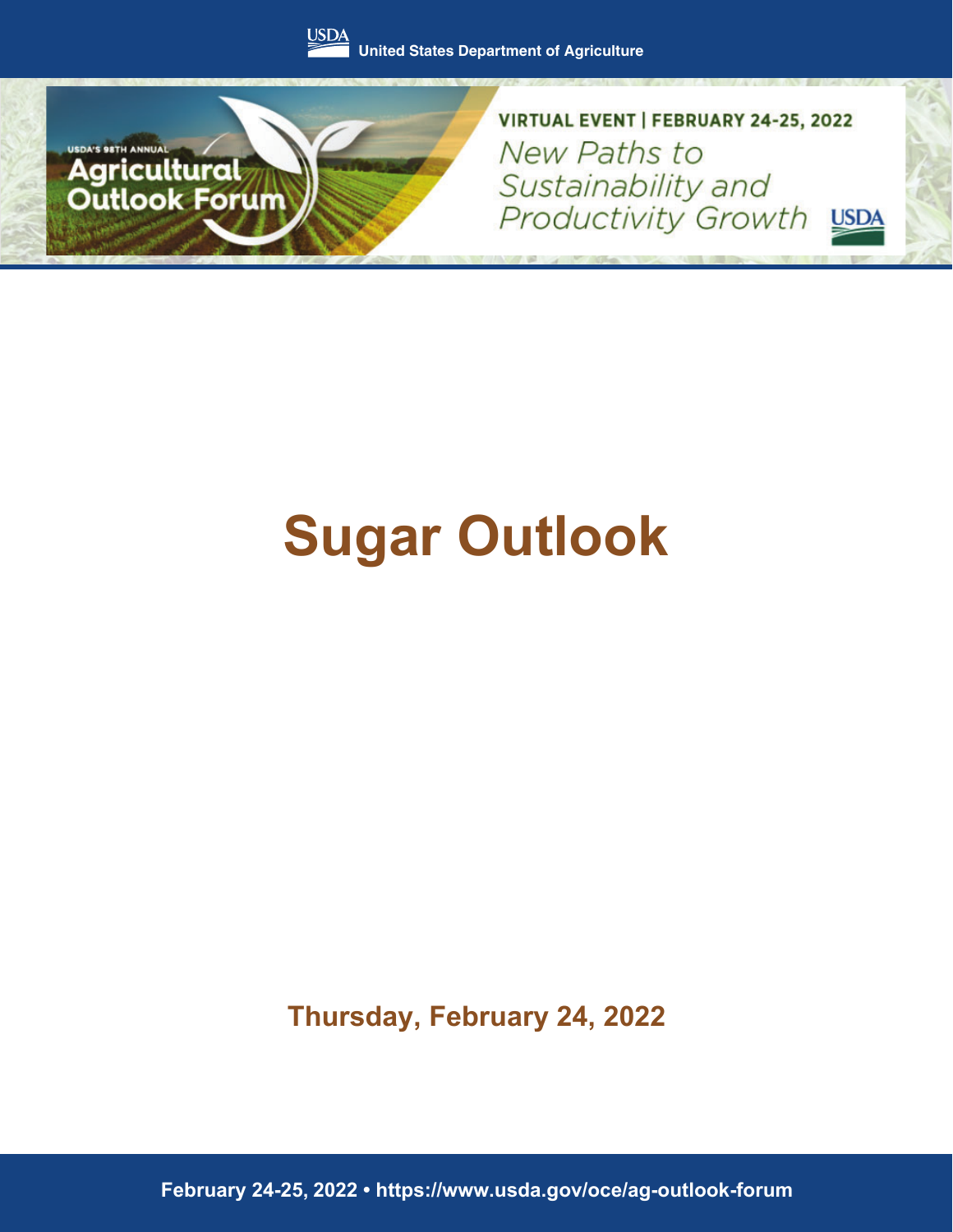## **2022/23 U.S. SUGAR SUPPLY AND USE[1](#page-1-0)**

## **Basis for projecting 2022/23 supply and demand:**

o Projections of supply and demand are based on analyses by the Interagency Commodity Estimates Committee (ICEC) for sugar.

## **Key results for 2022/23:**

- o Beginning stocks, which are equal to the 2021/22 ending stocks in the February *WASDE*, are 1.818 million STRV, up 113 thousand STRV from 2021/22.
- o After the publication of the March 2022 *WASDE* report, the 2021/22 Mexican Export Limit is likely to be adjusted, which could affect 2022/23 beginning stocks.
- o Beet sugar production is projected at 5.124 million STRV based on crop and processing parameters, such as beet pile shrink rate and extraction rate, that are in line with recent historical averages. The first official NASS forecast for the 2022/23 sugarbeet planted area will be available from the *Prospective Plantings* report on March 31.
- o Cane sugar production is projected at 4.088 million STRV with the assumption of normal weather conditions. Production for Louisiana is forecast a modest increase based on yield and sugar recovery that are comparable with the recent 5-year average. Florida's production is projected at the same level as the 2021/22 output, assuming no extended impacts from last month's freeze event. Production for Texas is likewise unchanged from 2021/22, matching the recent the recent 3-year average.
- o Total imports are projected to total 3.060 million STRV. Imports under tariff-rate quota programs are projected to total 1.621 million STRV–including a 99,000 STRV shortfall in the WTO raw sugar TRQ. Sugar imports from Mexico are residually projected at 1.114 million STRV, in accordance with the suspension agreements "U.S. Needs" calculation.
- o Deliveries for human consumption are projected at 12.274 million STRV, a 0.6 percent increase over the current 2021/22 projections.
- o Ending stocks total 1.676 million STRV and the stocks-to-use ratio is 13.5 percent.

<span id="page-1-0"></span><sup>&</sup>lt;sup>1</sup>Approved by the Interagency Commodity Estimates Committee for sugar.